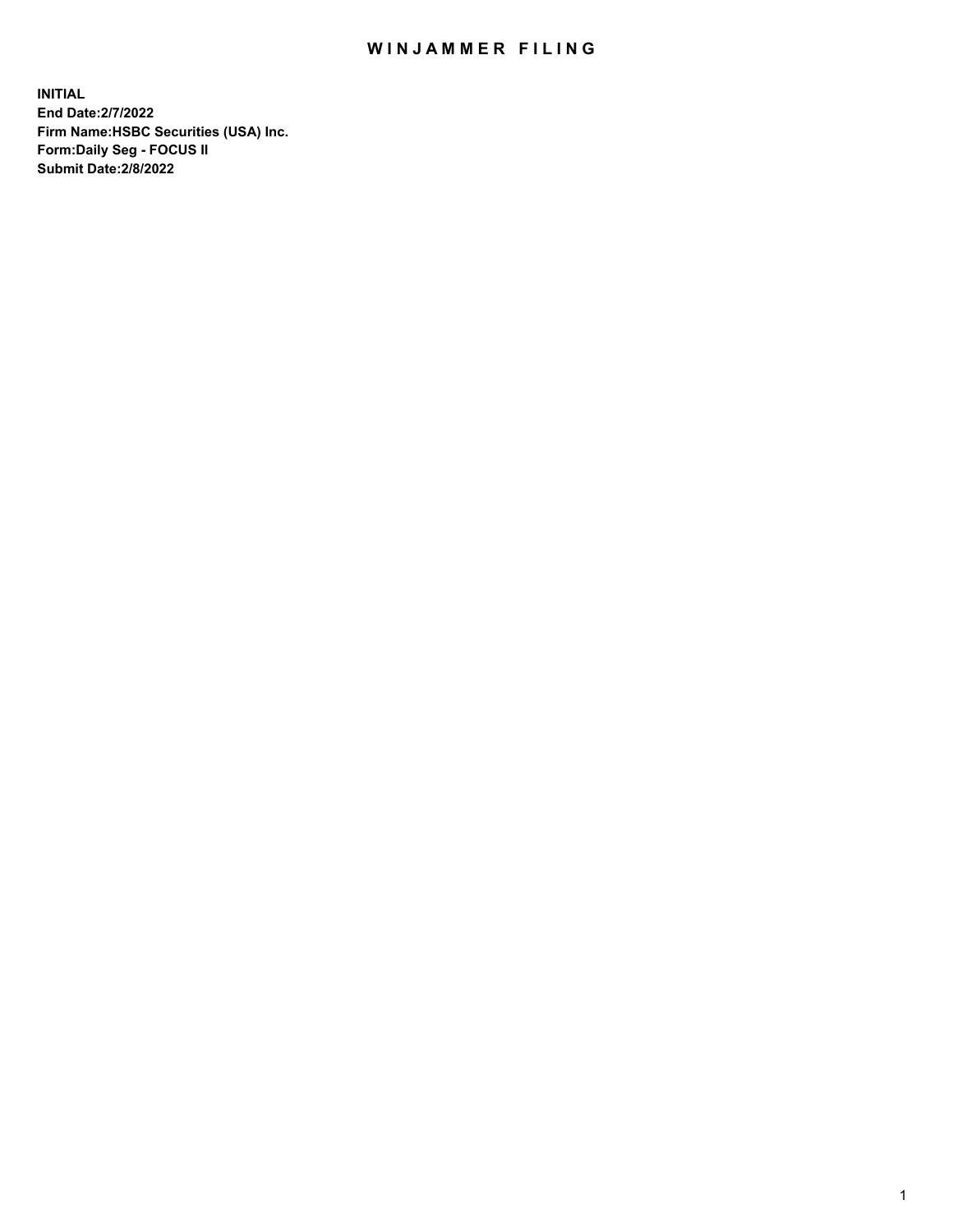**INITIAL End Date:2/7/2022 Firm Name:HSBC Securities (USA) Inc. Form:Daily Seg - FOCUS II Submit Date:2/8/2022 Daily Segregation - Cover Page**

| Name of Company                                                                                                                                                                                                                                                                                                                | <b>HSBC Securities (USA) Inc.</b>                                         |
|--------------------------------------------------------------------------------------------------------------------------------------------------------------------------------------------------------------------------------------------------------------------------------------------------------------------------------|---------------------------------------------------------------------------|
| <b>Contact Name</b>                                                                                                                                                                                                                                                                                                            | <b>Michael Vacca</b>                                                      |
| <b>Contact Phone Number</b>                                                                                                                                                                                                                                                                                                    | 212-525-6445                                                              |
| <b>Contact Email Address</b>                                                                                                                                                                                                                                                                                                   | michael.vacca@us.hsbc.com                                                 |
| FCM's Customer Segregated Funds Residual Interest Target (choose one):<br>a. Minimum dollar amount: ; or<br>b. Minimum percentage of customer segregated funds required:% ; or<br>c. Dollar amount range between: and; or<br>d. Percentage range of customer segregated funds required between:% and%.                         | 96,000,000<br>$\overline{\mathbf{0}}$<br>0 <sub>0</sub><br>0 <sub>0</sub> |
| FCM's Customer Secured Amount Funds Residual Interest Target (choose one):<br>a. Minimum dollar amount: ; or<br>b. Minimum percentage of customer secured funds required:% ; or<br>c. Dollar amount range between: and; or<br>d. Percentage range of customer secured funds required between:% and%.                           | 15,000,000<br><u>0</u><br>0 <sub>0</sub><br>00                            |
| FCM's Cleared Swaps Customer Collateral Residual Interest Target (choose one):<br>a. Minimum dollar amount: ; or<br>b. Minimum percentage of cleared swaps customer collateral required:% ; or<br>c. Dollar amount range between: and; or<br>d. Percentage range of cleared swaps customer collateral required between:% and%. | 75,000,000<br><u>0</u><br><u>00</u><br>00                                 |

Attach supporting documents CH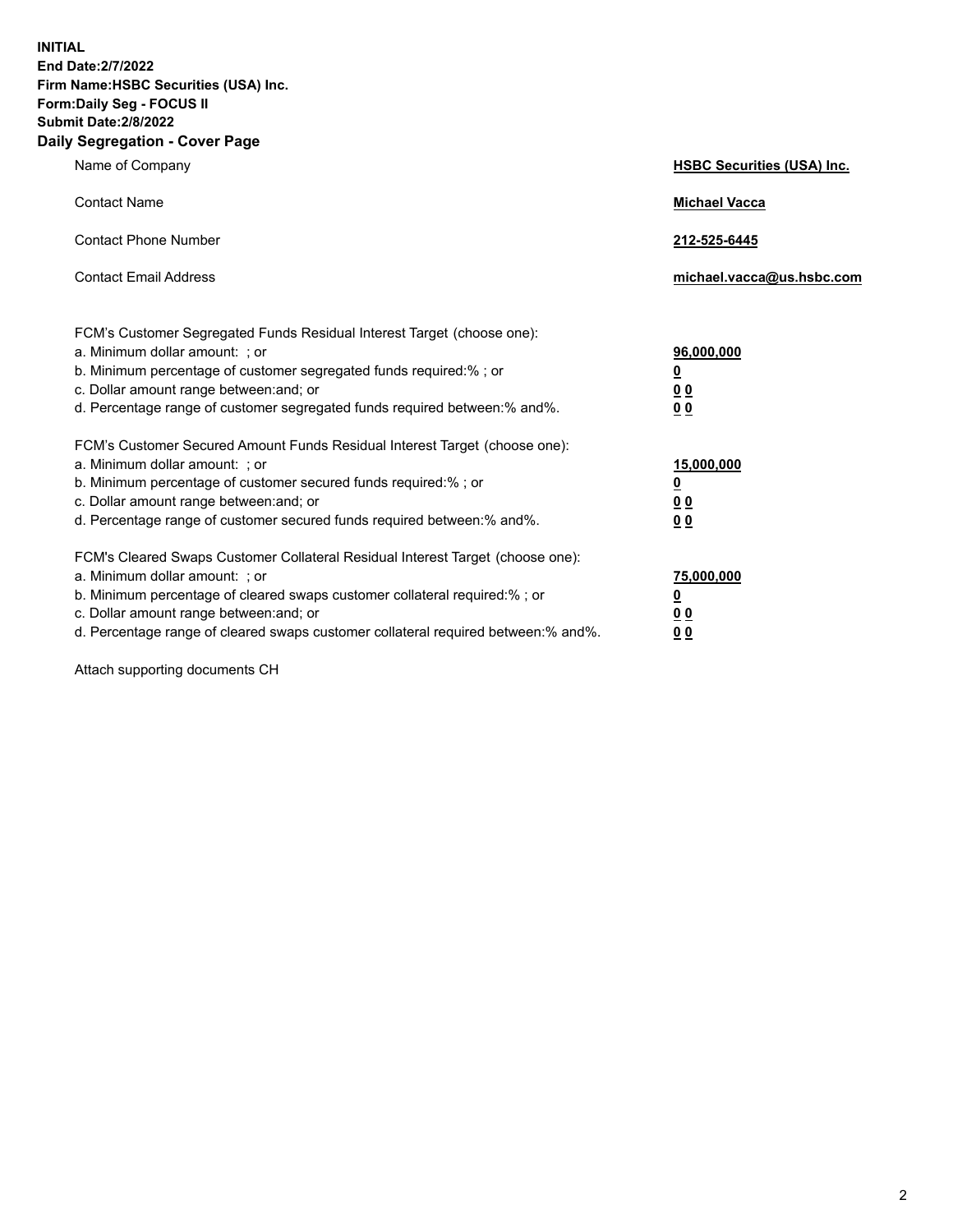**INITIAL End Date:2/7/2022 Firm Name:HSBC Securities (USA) Inc. Form:Daily Seg - FOCUS II Submit Date:2/8/2022 Daily Segregation - Secured Amounts** Foreign Futures and Foreign Options Secured Amounts Amount required to be set aside pursuant to law, rule or regulation of a foreign government or a rule of a self-regulatory organization authorized thereunder **0** [7305] 1. Net ledger balance - Foreign Futures and Foreign Option Trading - All Customers A. Cash **106,451,643** [7315] B. Securities (at market) **40,492,014** [7317] 2. Net unrealized profit (loss) in open futures contracts traded on a foreign board of trade **19,728,328** [7325] 3. Exchange traded options a. Market value of open option contracts purchased on a foreign board of trade **0** [7335] b. Market value of open contracts granted (sold) on a foreign board of trade **0** [7337] 4. Net equity (deficit) (add lines 1. 2. and 3.) **166,671,985** [7345] 5. Account liquidating to a deficit and account with a debit balances - gross amount **4,195** [7351] Less: amount offset by customer owned securities **-4,021** [7352] **174** [7354] 6. Amount required to be set aside as the secured amount - Net Liquidating Equity Method (add lines 4 and 5) **166,672,159** [7355] 7. Greater of amount required to be set aside pursuant to foreign jurisdiction (above) or line 6. **166,672,159** [7360] FUNDS DEPOSITED IN SEPARATE REGULATION 30.7 ACCOUNTS 1. Cash in banks A. Banks located in the United States **10,090,895** [7500] B. Other banks qualified under Regulation 30.7 **0** [7520] **10,090,895** [7530] 2. Securities A. In safekeeping with banks located in the United States **40,492,014** [7540] B. In safekeeping with other banks qualified under Regulation 30.7 **0** [7560] **40,492,014** [7570] 3. Equities with registered futures commission merchants A. Cash **0** [7580] B. Securities **0** [7590] C. Unrealized gain (loss) on open futures contracts **0** [7600] D. Value of long option contracts **0** [7610] E. Value of short option contracts **0** [7615] **0** [7620] 4. Amounts held by clearing organizations of foreign boards of trade A. Cash **0** [7640] B. Securities **0** [7650] C. Amount due to (from) clearing organization - daily variation **0** [7660] D. Value of long option contracts **0** [7670] E. Value of short option contracts **0** [7675] **0** [7680] 5. Amounts held by members of foreign boards of trade A. Cash **124,607,819** [7700] B. Securities **0** [7710] C. Unrealized gain (loss) on open futures contracts **19,728,328** [7720] D. Value of long option contracts **0** [7730] E. Value of short option contracts **0** [7735] **144,336,147** [7740] 6. Amounts with other depositories designated by a foreign board of trade **0** [7760] 7. Segregated funds on hand **0** [7765] 8. Total funds in separate section 30.7 accounts **194,919,056** [7770] 9. Excess (deficiency) Set Aside for Secured Amount (subtract line 7 Secured Statement Page 1 from Line 8) **28,246,897** [7380] 10. Management Target Amount for Excess funds in separate section 30.7 accounts **15,000,000** [7780] 11. Excess (deficiency) funds in separate 30.7 accounts over (under) Management Target **13,246,897** [7785]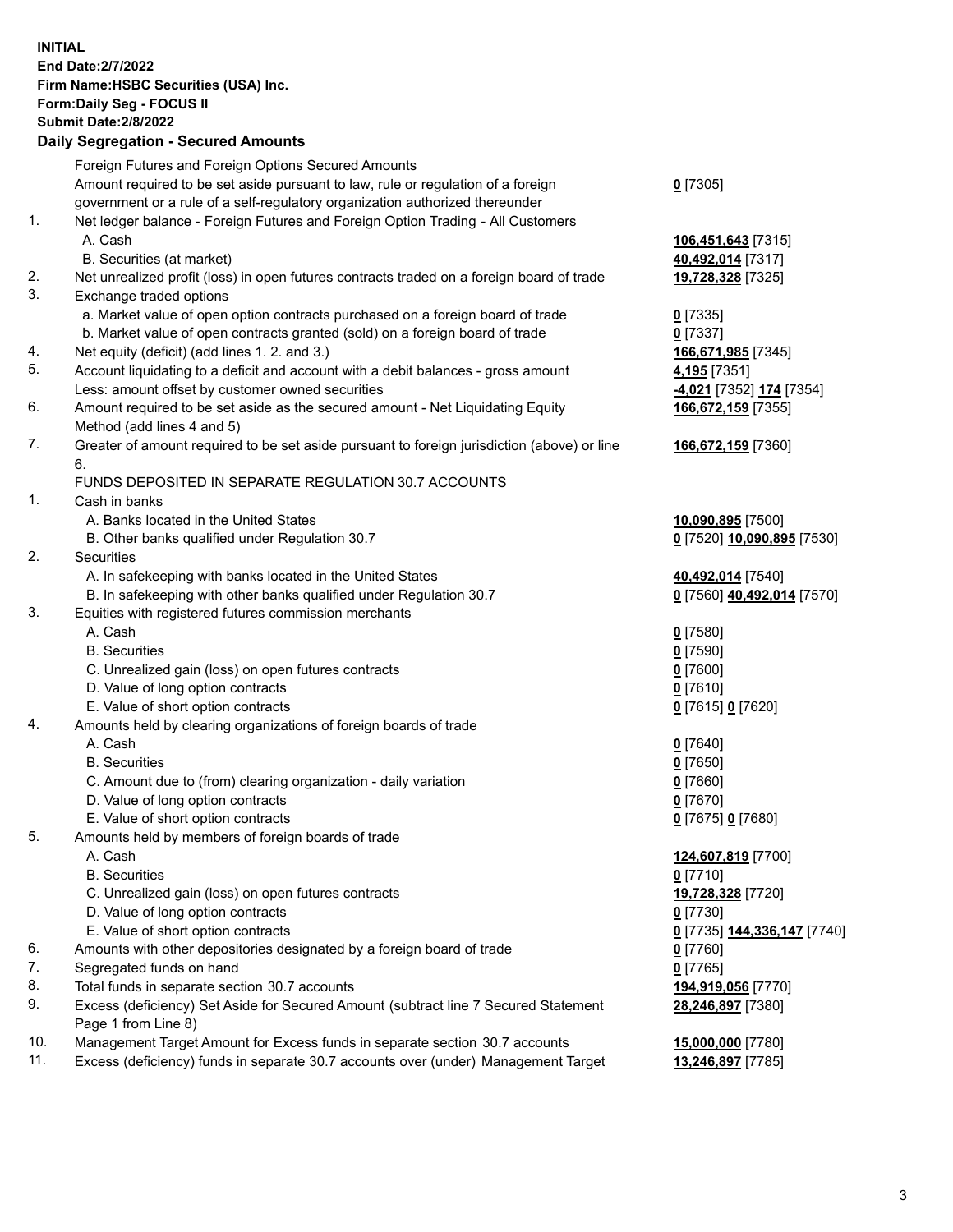|     | <b>INITIAL</b>                                                                      |                                             |
|-----|-------------------------------------------------------------------------------------|---------------------------------------------|
|     | <b>End Date: 2/7/2022</b>                                                           |                                             |
|     | Firm Name: HSBC Securities (USA) Inc.                                               |                                             |
|     | Form: Daily Seg - FOCUS II                                                          |                                             |
|     | <b>Submit Date: 2/8/2022</b>                                                        |                                             |
|     | Daily Segregation - Segregation Statement                                           |                                             |
|     | SEGREGATION REQUIREMENTS(Section 4d(2) of the CEAct)                                |                                             |
| 1.  |                                                                                     |                                             |
|     | Net ledger balance<br>A. Cash                                                       |                                             |
|     | B. Securities (at market)                                                           | 2,796,945,663 [7010]<br>860,160,165 [7020]  |
| 2.  | Net unrealized profit (loss) in open futures contracts traded on a contract market  |                                             |
| 3.  | Exchange traded options                                                             | -845,587,979 [7030]                         |
|     | A. Add market value of open option contracts purchased on a contract market         |                                             |
|     | B. Deduct market value of open option contracts granted (sold) on a contract market | 1,441,081,603 [7032]<br>-252,392,284 [7033] |
| 4.  | Net equity (deficit) (add lines 1, 2 and 3)                                         | 4,000,207,168 [7040]                        |
| 5.  | Accounts liquidating to a deficit and accounts with                                 |                                             |
|     | debit balances - gross amount                                                       | 2,098,948 [7045]                            |
|     | Less: amount offset by customer securities                                          | <u>-2,098,948</u> [7047] <u>0</u> [7050]    |
| 6.  | Amount required to be segregated (add lines 4 and 5)                                | 4,000,207,168 [7060]                        |
|     | FUNDS IN SEGREGATED ACCOUNTS                                                        |                                             |
| 7.  | Deposited in segregated funds bank accounts                                         |                                             |
|     | A. Cash                                                                             | 5,742,211 [7070]                            |
|     | B. Securities representing investments of customers' funds (at market)              | $0$ [7080]                                  |
|     | C. Securities held for particular customers or option customers in lieu of cash (at | 78,147,368 [7090]                           |
|     | market)                                                                             |                                             |
| 8.  | Margins on deposit with derivatives clearing organizations of contract markets      |                                             |
|     | A. Cash                                                                             | 2,081,651,091 [7100]                        |
|     | B. Securities representing investments of customers' funds (at market)              | $0$ [7110]                                  |
|     | C. Securities held for particular customers or option customers in lieu of cash (at | 756,868,046 [7120]                          |
|     | market)                                                                             |                                             |
| 9.  | Net settlement from (to) derivatives clearing organizations of contract markets     | -29,487,381 [7130]                          |
| 10. | Exchange traded options                                                             |                                             |
|     | A. Value of open long option contracts                                              | 1,441,081,603 [7132]                        |
|     | B. Value of open short option contracts                                             | -252,392,284 [7133]                         |
| 11. | Net equities with other FCMs                                                        |                                             |
|     | A. Net liquidating equity                                                           | 22,405 [7140]                               |
|     | B. Securities representing investments of customers' funds (at market)              | $0$ [7160]                                  |
|     | C. Securities held for particular customers or option customers in lieu of cash (at | 23,365,234 [7170]                           |
|     | market)                                                                             |                                             |
| 12. | Segregated funds on hand                                                            | 1,779,517 [7150]                            |
| 13. | Total amount in segregation (add lines 7 through 12)                                | 4,106,777,810 [7180]                        |
| 14. | Excess (deficiency) funds in segregation (subtract line 6 from line 13)             | 106,570,642 [7190]                          |
| 15. | Management Target Amount for Excess funds in segregation                            | 96,000,000 [7194]                           |
| 16. | Excess (deficiency) funds in segregation over (under) Management Target Amount      | 10,570,642 [7198]                           |

16. Excess (deficiency) funds in segregation over (under) Management Target Amount Excess